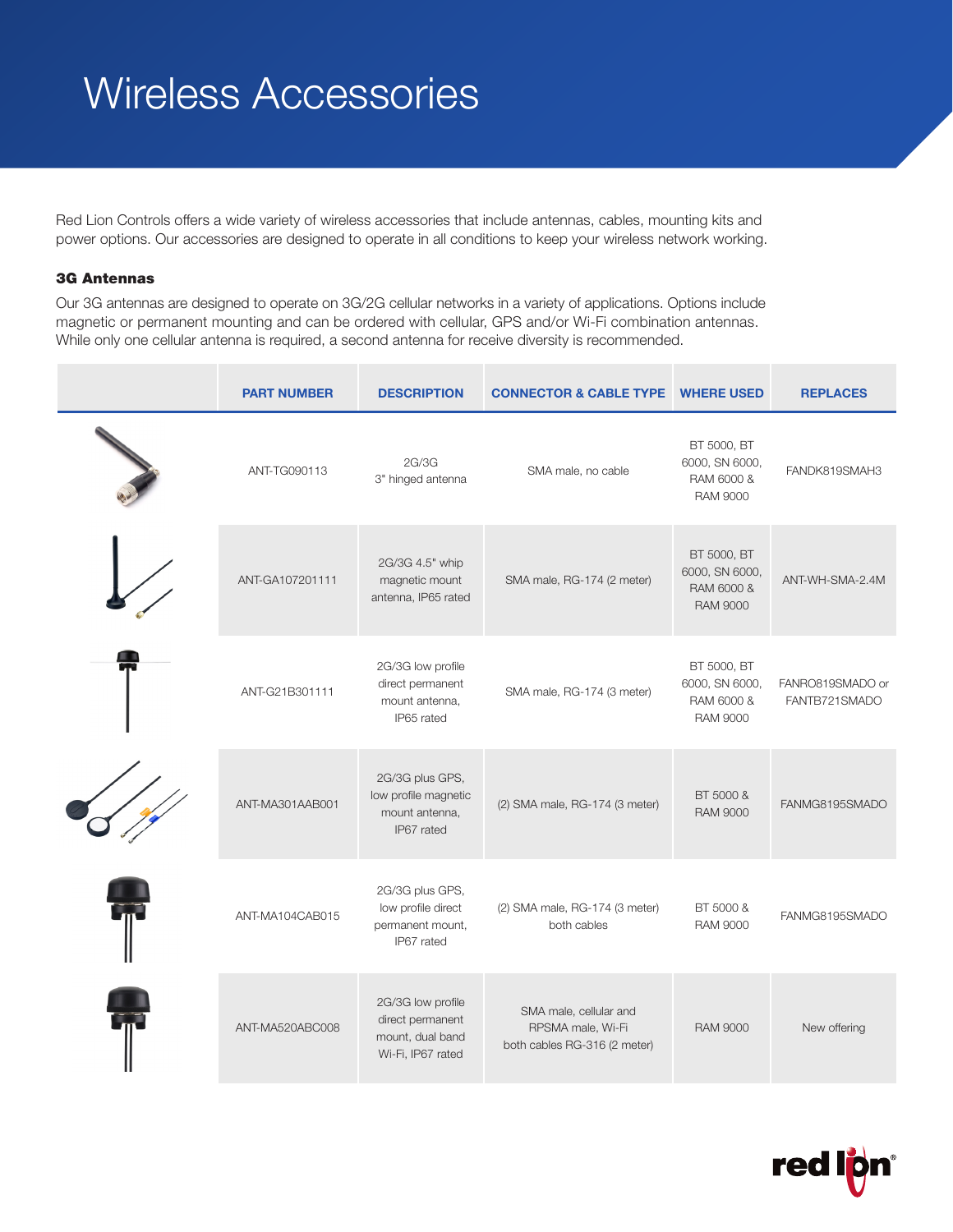#### 4G Antennas

Our 4G LTE antennas offer magnetic or permanent mount options to provide maximum deployment flexibility, and can be ordered with cellular, GPS and/or Wi-Fi combination antennas. 4G LTE requires two antennas in a Multiple-Input Multiple-Output (MIMO) configuration. Note some 4G LTE antennas offer dual antennas/leads in a single housing and also operate in 3G and 2G networks.

| <b>PART NUMBER</b> | <b>DESCRIPTION</b>                                                                          | <b>CONNECTOR &amp; CABLE TYPE</b>                                                                                         | <b>WHERE USED</b>                         | <b>REPLACES</b>             |
|--------------------|---------------------------------------------------------------------------------------------|---------------------------------------------------------------------------------------------------------------------------|-------------------------------------------|-----------------------------|
| FANWAND721SMA      | 2G/3G/4G LTE<br>paddle antenna                                                              | SMA male, no cable                                                                                                        | SN 6000.<br>RAM 6000 &<br><b>RAM 9000</b> | Same as<br>current offering |
| ANT-GA110101111    | 2G/3G/4G LTE 13" whip<br>antenna, IP65 rated                                                | SMA male, RG-174 (1 meter)                                                                                                | SN 6000,<br>RAM 6000 &<br><b>RAM 9000</b> | <b>ANTENNA-</b><br>MAG-SMA  |
| ANT-G30B108111     | 2G/3G/4G LTE low profile<br>direct permanent mount<br>antenna, IP67 rated                   | SMA male RG-316 (1 meter)                                                                                                 | SN 6000,<br>RAM 6000 &<br><b>RAM 9000</b> | New offering                |
| ANT-MA741ABI001    | 2G/3G/4G LTE MIMO<br>direct permanent mount<br>antenna, IP67 rated                          | LTE and cellular (both lines)<br>SMA male CFD-200 low loss cable<br>(3 meters)                                            | SN 6000,<br>RAM 6000 &<br><b>RAM 9000</b> | New offering                |
| ANT-MA710AABI001   | 2G/3G/4G LTE MIMO<br>plus GPS direct<br>permanent mount<br>antenna, IP67 rated              | LTE and cellular (both lines) have<br>SMA male CFD-200 low loss cable<br>(3 meters) GPS has SMA male<br>RG-174 (3 meters) | <b>RAM 9000</b>                           | New offering                |
| ANT-MA760AABIC003  | 2G/3G/4G LTE MIMO<br>plus GPS and dual band<br>Wi-Fi permanent mount<br>antenna, IP67 rated | LTE and cellular (both lines) have<br>SMA male CFD-200 low loss cable<br>(3 meters) GPS has SMA male<br>RG-174 (3 meters) | <b>RAM 9000</b>                           | New offering                |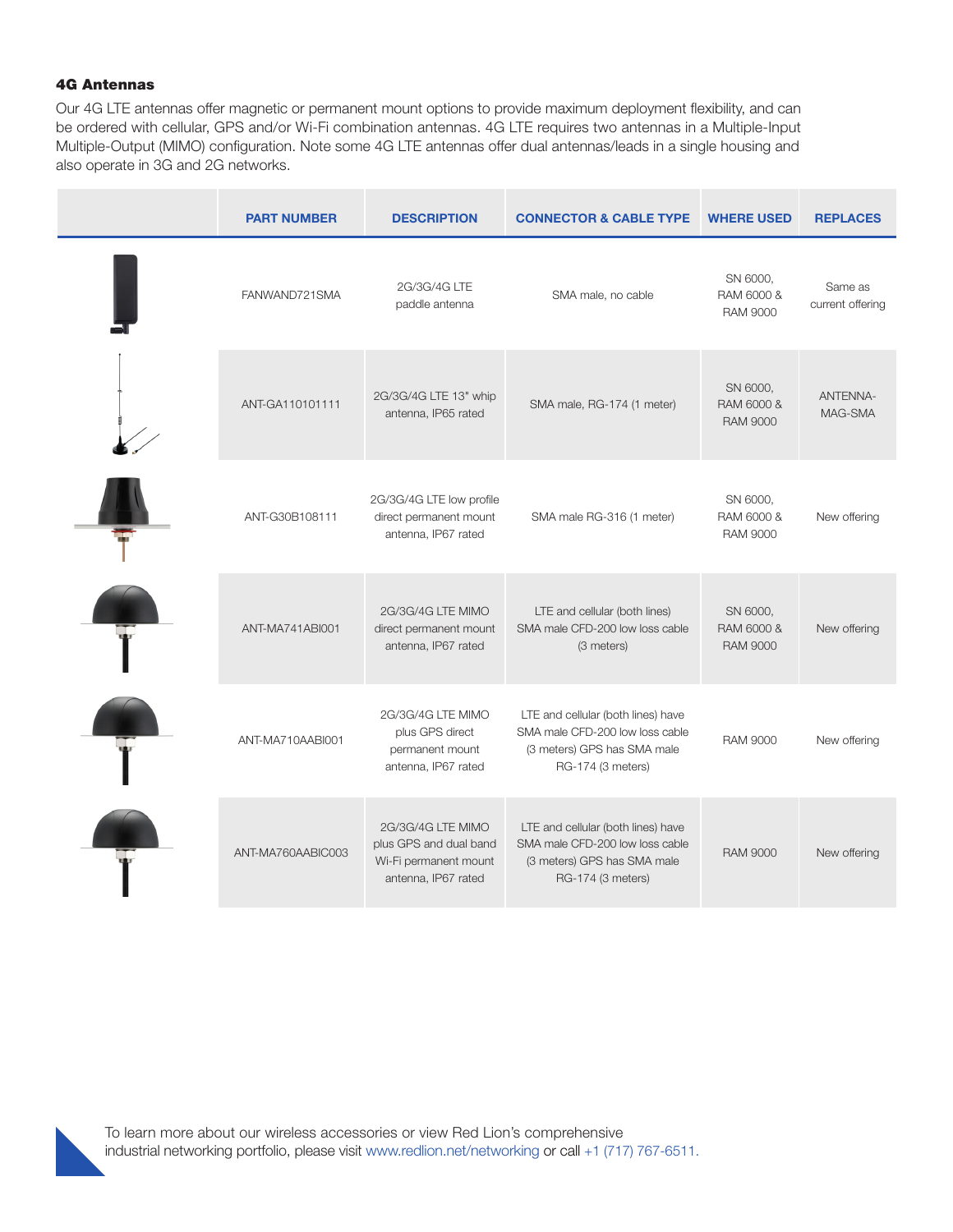## Wi-Fi Antennas

Our Wi-Fi antennas operate in the 2.4 GHz band to offer excellent performance in a small form factor. With an RPSMA connector, these antennas screw directly into Red Lion's Sixnet<sup>®</sup> series cellular modems.

| <b>PART NUMBER</b> | <b>DESCRIPTION</b>                                          | <b>CONNECTOR &amp; CABLE TYPE</b> | <b>WHERE USED</b>     | <b>REPLACES</b> |
|--------------------|-------------------------------------------------------------|-----------------------------------|-----------------------|-----------------|
| ANT-GW11A153       | Wi-Fi antenna,<br>standard 2 dbi WLAN<br>2.4 GHz, 4" hinged | RPSMA male,<br>no cable           | RAM 9000 &<br>BT 5000 | New offering    |
| ANT-GW260152       | Wi-Fi antenna,<br>WLAN 2.4 GHz,<br>1" fixed right angle     | RPSMA male,<br>no cable           | RAM 9000 &<br>BT 5000 | New offering    |
| ANT-GW715153       | Wi-Fi antenna,<br>high gain dual band,<br>7" hinged         | RPSMA male,<br>no cable           | RAM 9000 &<br>BT 5000 | New offering    |

#### Power

| <b>PART NUMBER</b>    | <b>PRODUCT</b>                                    | <b>DESCRIPTION</b>                                                                 | <b>WHERE USED</b>                                                                       |
|-----------------------|---------------------------------------------------|------------------------------------------------------------------------------------|-----------------------------------------------------------------------------------------|
| FPSALACadapter        | Power Supply<br><b>AC/DC Adapter Molex</b>        | Power supply AC adapter (AC-DC),<br>4 pin Molex and 6 ft. cable                    | For use with cellular<br>routers and RTUs with<br>molex option                          |
| FPSALACadapter2       | Power Supply<br>AC/DC Adapter Barrel              | Power supply AC adapter (AC-DC),<br>AC adapter with 12mm barrel and<br>6 ft. cable | For use with cellular<br>routers and RTUs with<br>AC adapter barrel<br>connector option |
| <b>FCATAFUSEAUTO</b>  | Cigarette Lighter Adapter                         | Car adapter, 6 ft. 12V DC 3 Amps,<br>250V fuse automobile adapter                  | For use with cellular<br>router and RTUs with<br>DC power option                        |
| <b>FCATAFUSECABLE</b> | <b>Direct Current</b><br><b>Fused Power Cable</b> | Direct current fused power cable,<br>15ft. DC 2 Amps,<br>250V fuse power cable     | For use with BT 6600,<br>BT 6800 & BT 5000 series                                       |